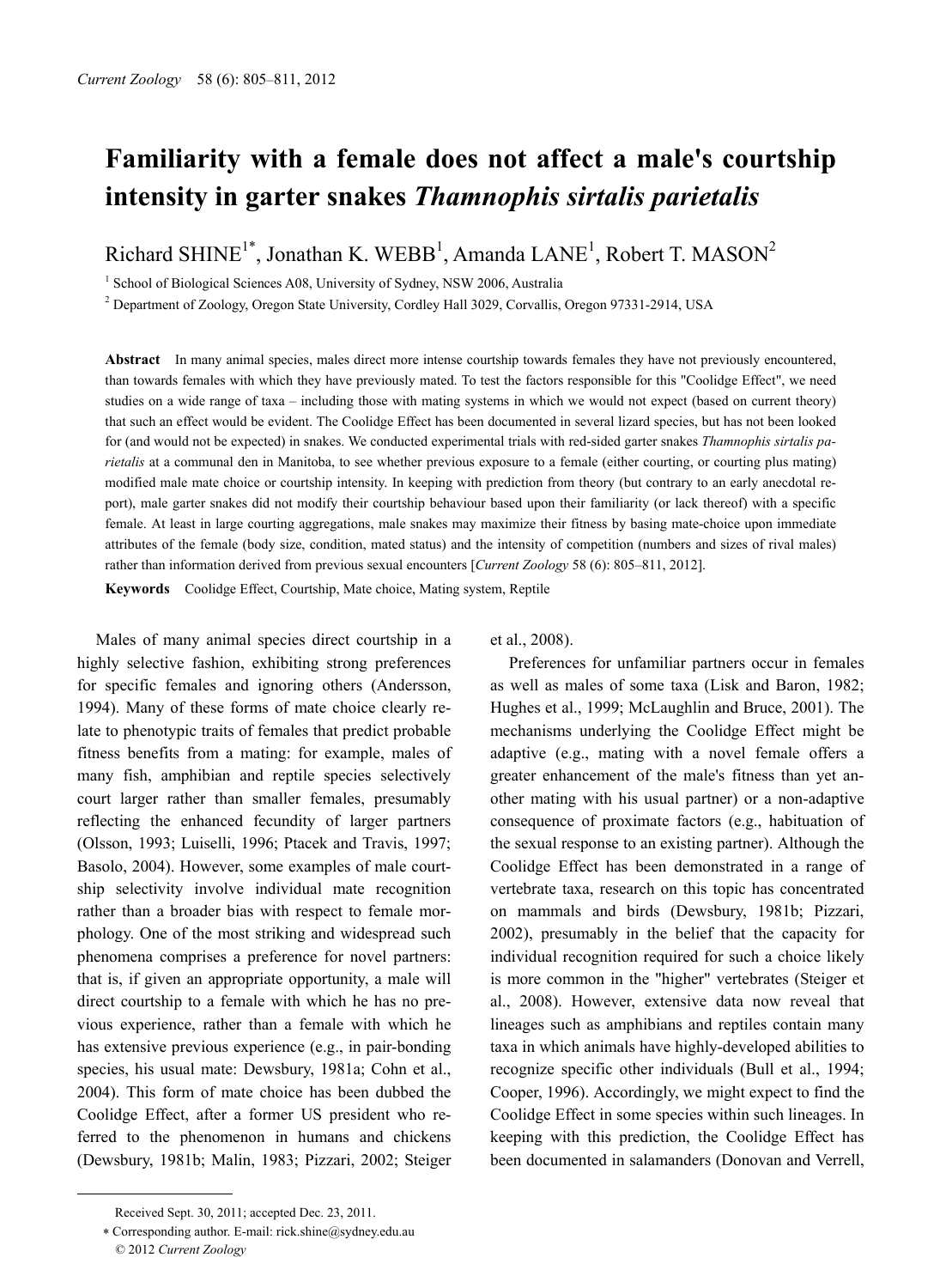1991) and a phylogenetically diverse array of lizard species (Cooper, 1985; Tokarz, 1992; Cooper and Steele, 1997; Steele and Cooper, 1997; Orrell and Jenssen, 2002). The obverse effect also occurs, whereby male lizards selectively court or associate with their prior partner in preference to a novel female (Censky, 1995; Olsson and Shine, 1998; Bull, 2000). Regardless, in all of these cases the inference is the same: males target courtship to specific females based on familiarity with that individual rather than her phenotypic traits *per se*.

Studies on a phylogenetically and ecologically broader array of taxa have great potential to clarify not simply the occurrence of familiarity-based mate choice, but also its functional significance. For example, if a simple proximate response to novelty is involved then we might expect the Coolidge Effect to be virtually ubiquitous. In contrast, adaptive hypotheses suggest that we should see no such effect in situations where there is no fitness benefit to males that base mate choice on familiarity (Pierce et al., 1992). Thus, we need research on a wide array of taxa to evaluate the generality of individual recognition as a mate-choice criterion. Importantly, we need to study not only taxa with mating systems that should favour the Coolidge Effect, but also taxa that do not conform to these conditions. Only by analysing a wide variety of systems can we hope to test among hypotheses on the causal mechanisms responsible for such phenomena. No such study has yet been conducted on snakes, primarily reflecting (1) logistical difficulties associated with behavioural studies on these animals, and (2) a general belief that because snakes rarely if ever form longterm pair-bonds (but see de Haan, 1984, 2003a,b), we would not expect to see males basing courtship choice upon familiarity.

Familiarity with individual females is likely to be especially limited in snake taxa that aggregate in large numbers for courtship and mating. Cold-climate populations of garter snakes *Thamnophis sirtalis parietalis* are the most extreme case of this phenomenon, with courtship occurring in groups of hundreds or even thousands of individuals (e.g., Gregory, 1974). However, in their landmark studies on garter snake mating systems, Blanchard and Blanchard (1941) suggested that male snakes focus their courtship on particular females. Specifically, they say (p. 218) that "although there may be several females in a group, and though the male may temporarily lose touch with the one he has started to court, he usually finds the original female again and persists with that one exclusively, ignoring the others. In a group of females he may become temporarily con-

fused, his body rippling over the body of another in the group; but shortly he becomes oriented. If the female moves away he follows her, leaving the others, even gliding over them, without hesitation. This is so usual as to justify the statement that snakes have individuality to one another". Most of the Blanchards' empirical statements have been verified by subsequent research, suggesting that these observations warrant further study. We exploited the opportunities offered by massive aggregations of courting garter snakes around communal overwintering dens in central Canada (Mason, 1993) to examine whether or not male snakes in these courting aggregations modify their mate-choice criteria or courtship intensity based upon their prior interactions with specific females, as suggested by Blanchard and Blanchard (1941) but contrary to prediction from current theory (Donovan and Verrell, 1991).

# **1** Materials and Methods

#### **1.1 Study species and area**

Red-sided garter snakes penetrate further north into severely cold areas than do any other North American snakes (Rossman et al., 1996). The harsh winter temperatures in Manitoba force adult snakes into deep caverns to avoid freezing, so that snakes from a wide area congregate in communal dens in autumn (Gregory and Stewart, 1975). Some dens contain many tens of thousands of snakes (Gregory, 1974; Gregory and Stewart, 1975). Courtship and mating occur early in spring, after the snakes emerge but before they disperse to their summer feeding ranges (Gregory, 1974). Adult males average smaller than females (mean snout-vent lengths [SVLs] 45 vs. 60 cm respectively) and remain longer near the den after spring emergence than do females (Shine et al., 2001a). Thus, courting aggregations near the den are highly male-biased, with any emerging female immediately courted by many males (Gregory, 1974; Shine et al., 2001a). We worked in May 2004 at a large communal den containing >50,000 snakes 1.5 km north of Inwood in central southern Manitoba (50°31.58'N, 97°29.71'W; see Shine et al., 2003b for more information on this den).

Copulations are followed by deposition of a gelatinous mating plug that occludes the female cloaca and prevents remating for about two days (Shine et al., 2000b), by which time many females have left the vicinity of the den (Shine et al., 2001a). Although remating at the den thus is rare, some females remain long enough for multiple mating before dispersal (Shine et al., 2001a). Recently-mated females attract little courtship,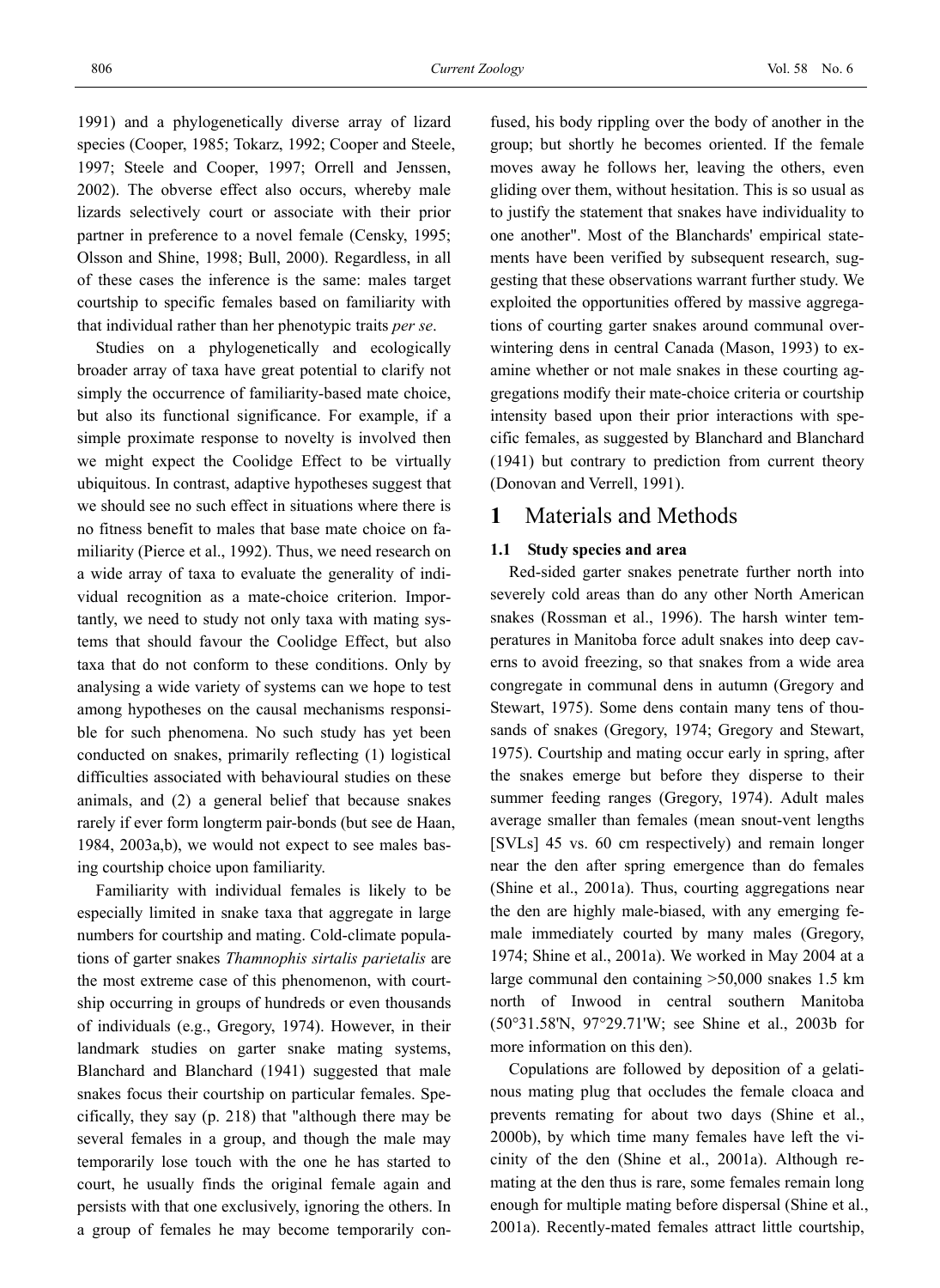because copulatory fluids act as pheromones to discourage male attention (Shine et al., 2000b). However, the deterrent effect generally lasts only a few hours, so that many courting groups form around already-mated females (R. Shine, pers. obs.).

To examine whether or not a male's prior familiarity with a female influences his intensity of courtship towards her, we need to remove impediments to courtship and mating. Based on previous research, we know that female attractivity can be restored simply by washing a recently-mated female to remove the copulatory fluids (Shine et al., 2000b). The gelatinous mating plug also must be removed, because otherwise it provides a physical impediment to intromission (Shine et al., 2000b). We used these methods to investigate whether or not familiarity with a female (either courtship alone, or courtship plus mating) affects the intensity of courtship by a male garter snake.

#### **1.2 Effects of prior courtship**

We collected recently-emerged unmated females (recognized by their muddy appearance and lack of a mating plug) from the den on the morning we conducted these trials. We placed one unmated female (with her cloaca taped shut to preclude copulation) with six males, in an open-topped nylon arena ("Space Pop", Smash Enterprises, Melbourne; circular with 48 cm diameter, 56 cm deep) in a room at 20°C. This air temperature, group size and density of males is typical of natural courting groups at the dens (Shine et al., 2001a). Males were marked with non-toxic paint for individual identification; each male was used in only a single trial. We ran 20 replicates of this procedure, and thus scored courtship intensities of 120 males in total. After five minutes to allow the animals to settle, we scored the intensity of courtship of each male on a four-point scale  $(0 = no$  courtship,  $1 =$  alignment,  $2 =$  chin-rubbing,  $3 =$ caudocephalic waving: see Whittier et al., 1985 for more detail) at 3-minute intervals for the next 15 min. We then removed the female, and either immediately returned her to the arena 10 sec later, or replaced her with another, similar-sized female from a similar trial being conducted in an adjacent arena. In all cases, courtship recommenced as soon as the female was added. Our experimental design meant that all females in the second part of each trial had been exposed to similar levels of courtship in the preceding period; the only difference was that in some trials the males encountered a novel female whereas in others they encountered the same female as they had been courting previously.

#### **1.3 Effects of prior courtship plus mating**

We collected copulating pairs in the Inwood den, and kept them in open-topped arenas (as above) until they had separated. We then placed each pair together in a clean cloth bag and kept them overnight at low ambient temperatures (10–15°C) in our field laboratory; snakes are inactive under these conditions (R. Shine, pers. obs.). The following morning we washed females with clean water, removed their mating plugs, then placed a single male plus two of these females (one of them his previous partner, the other a novel female of the same body size  $[\pm 2 \text{ cm}$  SVL] as his previous partner) into an arena. All arenas were washed between trials. The two females were presented simultaneously. We recorded which female he courted, and his intensity of courtship (on the same 4-point scale as above) at 1-min intervals for the next 15 min. We ran 24 replicates of this series (i.e., obtained responses on courtship by 24 males, to each of two females).

Each female in the "prior mating" experiment was used in trials with two males (once with its previous sexual partner, and once with a novel male). Apart from this exception, each snake was used in only a single trial; this was true for both sets of experiments described above. We used the software programs Statview 5 and JMP 5.01a (SAS Institute, 1998, 2002) for statistical analysis. Data were tested for conformity to the assumptions of parametric analyses prior to testing, and were ln-transformed if necessary. For *P*-values between 0.05 and 0.20, we calculated the power of the test to evaluate the probability that the non-significance was due to unacceptably low power (Day and Quinn, 1989; Peterman, 1990).

# **2** Results

## **2.1 Effects of prior courtship on male courtship intensity**

We analysed data from these trials (20 replicates, each with 6 males) using a repeated-measures ANOVA, with treatment (female changed or not) as the factor, time period (before vs. after the "change" of females) as the repeated measure, and male courtship intensity as the dependent variable. Two measures of courtship intensity were used for each male: the maximum value recorded during the 15-min observation period, and the proportion of observations (out of 5) on which the male was actively engaged in courtship. Preliminary analyses revealed that courtship intensity was not significantly different among trials, so we treated each male as independent for the purposes of statistical analysis, rather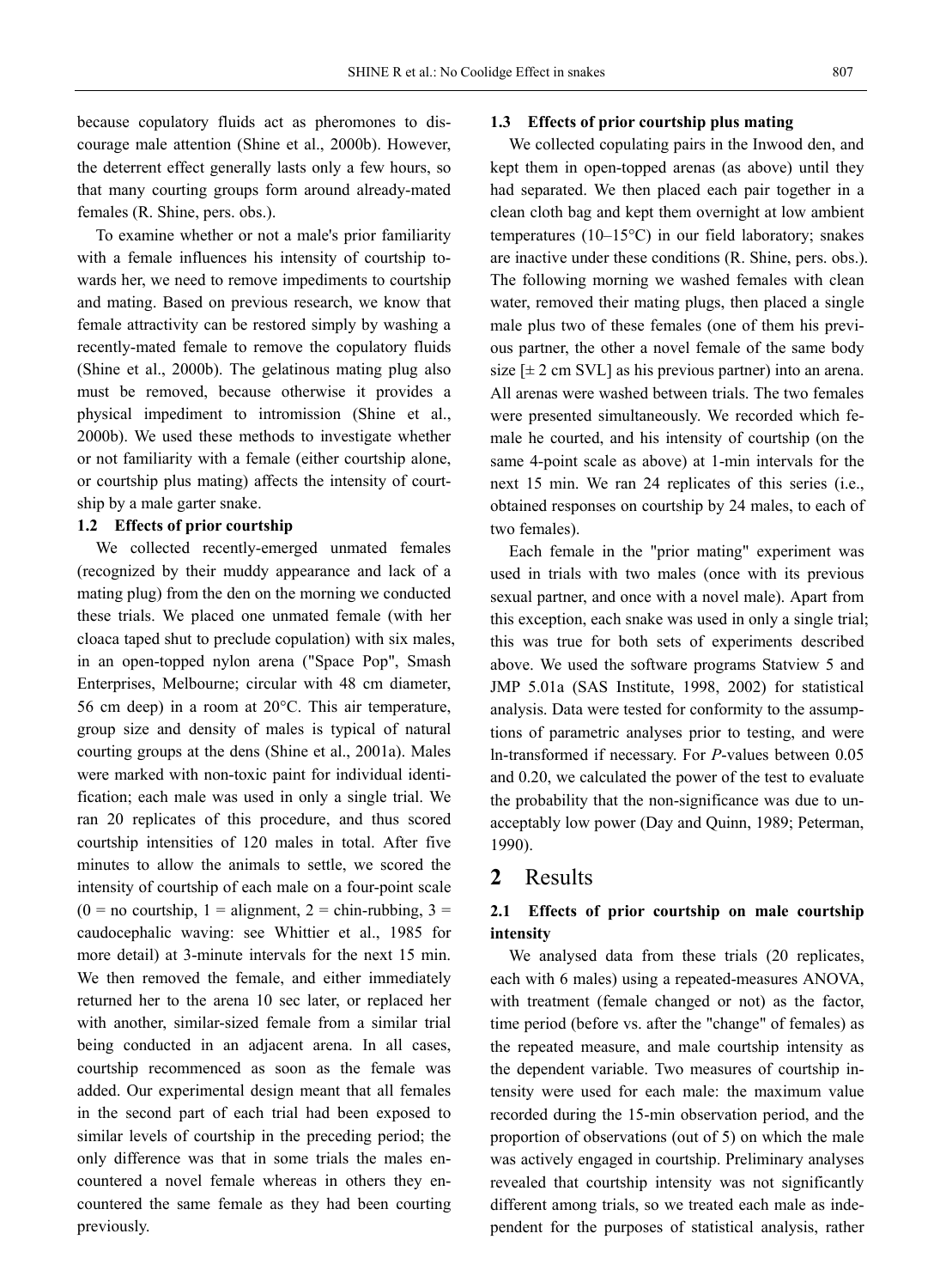than including trial  $#$  as a nesting factor. Courtship intensity was similar in the two observation periods (before *vs*. after the female was removed and then either replaced or changed). This lack of difference was evident both for the maximum intensity of courtship observed per male  $(F_{1,118} = 1.84, P = 0.18;$  power = 0.26) and for the number of observation periods in which courting was seen  $(F_{1,118} = 2.24, P = 0.13;$  power = 0.31). Whether the female was changed or replaced had no significant effect on either the maximum intensity of courtship  $(F_{1,118} = 2.62, P = 0.11;$  power = 0.34) or the number of observation periods in which courting was recorded  $(F_{1,118} = 0.07, P = 0.79)$ . No significant interactions were apparent between these factors (all *P* > 0.50; see Fig. 1).

## **2.2 Effects of prior mating on male mate choice and courtship intensity**

We conducted 24 trials in which a male snake was given the opportunity to court either a female with which he had copulated the previous afternoon, or a novel female. Of 15 observation periods per trial, males courted their previous partner on 0 to 9 occasions (mean  $= 2.58$ , SD  $= 2.56$ ) compared to 0 to 10 occasions for the novel female (mean  $= 3.31$ , SD  $= 2.68$ ). These two rates did not differ significantly from each other (paired  $t = 1.04$ ,  $df = 25$ ,  $P = 0.31$ ). The maximum courtship intensity observed per male was equal for courtship directed to his previous partner versus the novel female in 10 cases, greater to his previous partner in six cases, and greater to the novel female in eight cases (against a null hypothesis predicting equal numbers in either direction,  $\chi^2 = 0.29$ ,  $df = 1$ ,  $P = 0.60$ ).

# **3** Discussion

Although previous studies have indicated that sexual novelty (provision of a novel partner) can enhance courtship intensity in both males and females of a variety of taxa (Dewsbury, 1981a,b; Lisk and Baron, 1982; Malin, 1983; Pizzari, 2002; Steiger et al., 2008), including lizard species (Cooper, 1985; Tokarz, 1992; Cooper and Steele, 1997; Steele and Cooper, 1997; Orrell and Jenssen, 2002), our experiments provided no evidence for such an effect in red-sided garter snakes. Males did not court more intensely to females that they had recently been courting, or had previously mated. Hence, we suspect that Blanchard and Blanchard's (1941) report of individually targeted courtship by males of this species represents cases where females differed sufficiently in sexual attractiveness that a given male focused his courtship only to the female emitting



**Fig. 1 Effects of introducing a novel female on the courtship intensity of male garter snakes** 

Halfway through the 30-minute trial, the female was removed from a group of courting males and then either returned to the same arena, or replaced with a female that had been subject to the same period of courtship from a different group of males. The upper graph shows courtship intensity (scored on a four-point scale: see text) of males before and after this halfway point, separately for males that courted the same female in both periods and for those that courted different females each time. The lower graph shows the number of observation periods during which each male was recorded as courting, again divided into trials where the female was returned to the same arena and those in which she was replaced by a different female. Histograms show mean values and associated standard errors. The upper graph is based on a sample size of 120 male snakes (20 replicate females each courted by 6 males) and the lower graph is based on a sample size of 24 male snakes (24 replicate males, each of which was scored for courtship intensity to each of 2 females).

the most powerful pheromonal signals. Given the strongly non-random mate choice by males of this species (Shine and Mason, 2001; Shine et al., 2001b, 2003b), such selectivity would not be surprising.

Both theory (Malin, 1983) and empirical data (Pierce et al., 1992) indicate that a novel sexual partner will not always modify the intensity of sexual response; thus, the Coolidge Effect may be common but is not ubiquitous. The mating system may exert a major influence in this respect, with a novel sexual partner most likely to attract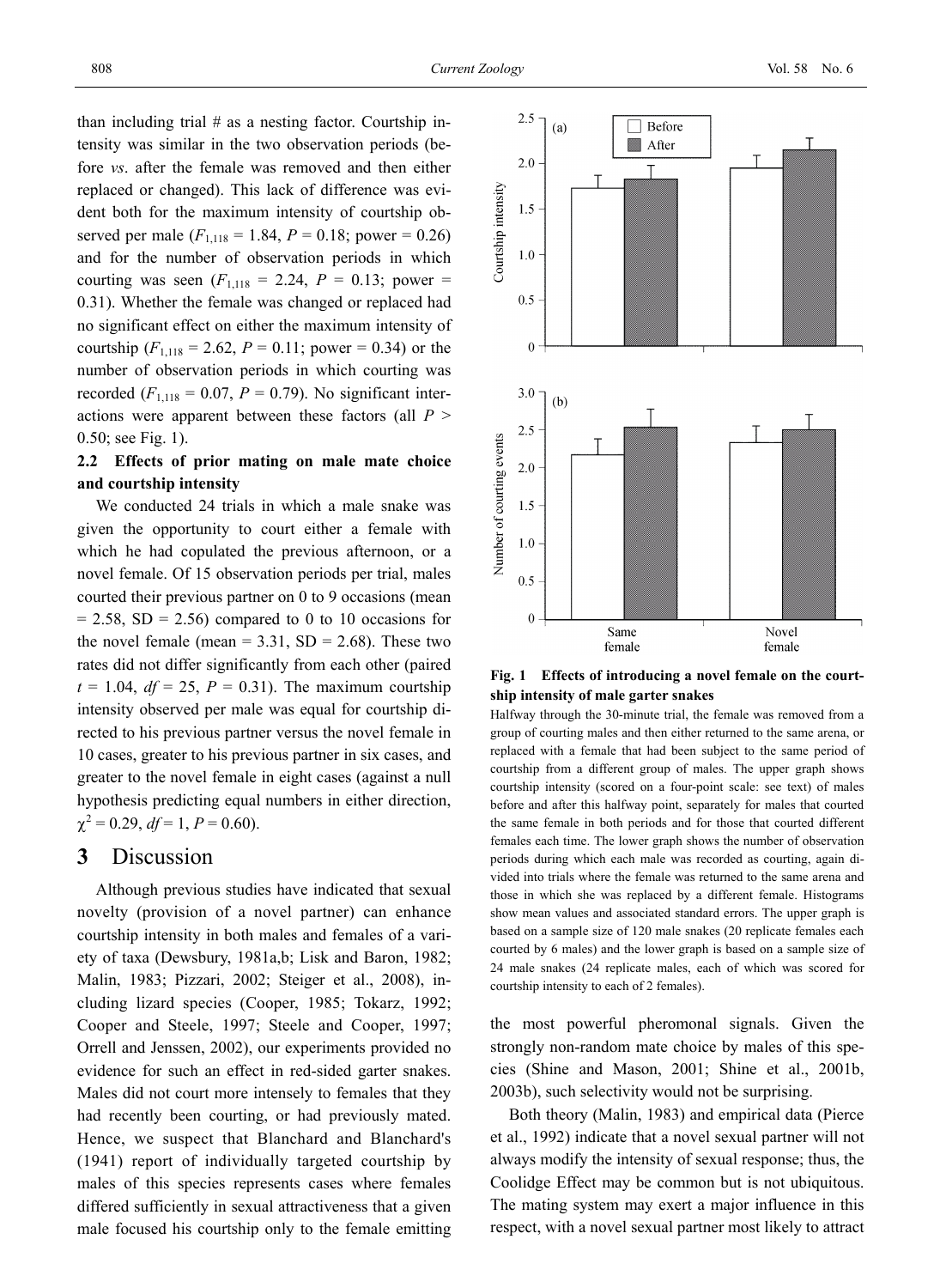increased sexual response in taxa that are polygynous but with well-established pair-bonding (i.e., monogamous but with extra-pair copulations). In such cases, an additional copulation with the usual partner is likely to enhance the organism's reproductive success less than would a copulation with a novel partner. The underlying mechanism might involve paternity of an additional clutch (or part thereof) for a male, and additional genetic diversity among oviductal spermatozoa for a female (Pizzari, 2002).

In large communal breeding aggregations of garter snakes, it may be difficult in mechanistic terms for a male to discriminate among specific sexual partners (given that the den may contain >20,000 female snakes: Shine et al., 2006), and in any case such discrimination is unlikely to enhance male fitness. Most females mate only once before dispersing from the den, so the probability of a male encountering the same sexually receptive female twice in succession is low. Additionally, the gelatinous mating plug generally persists for at least 24 hours, precluding remating over that period (Shine et al., 2000b). Thus, although repeated encounters with the same female might plausibly occur in and around smaller dens, this is vanishingly unlikely in the large aggregations.

Our previous studies have shown that the intensity of courtship that a male garter snake directs to any given female conspecific depends upon his evaluation of a wide range of phenotypic traits of that female (Shine et al., 2001b, 2003c). Presumably, this information about the female's body size, condition, and recent mating history may predict the likely fitness benefits to courtship and successful mating. Similarly, males adjust their courtship intensity relative to the numbers and sizes of rival males; and also tailor their sexual behaviour to their own phenotypic traits (body size, condition: Shine et al., 2000a, 2003a, 2004). In contrast, whether or not the male has previously courted a specific female provides less useful information about the probable fitness increments arising from courtship.

We end with two caveats. First, the method used in the second set of trials involved washing a female with water to remove copulatory fluids. Could this washing remove cues that males need in order to recognise individual females? Males of this species identify the sex, body size and body condition of other snakes based on water-insoluble lipids (methyl ketones: Shine et al., 2003b,c), so that washing with water will not remove these cues. The only cues that would be removed are the scents of the male's own copulatory fluids; the molecules conveying this information are small and not lipid-based (Shine and Mason 2012). Removal of those substances might eradicate an underlying preference for novel females if males base their discrimination upon such cues. Such a preference would not, however, be a true "Coolidge Effect" (i.e., discrimination between familiar and unfamiliar females), but simply a male's response to information about his own prior activities. Our second caveat involves the generality of our results. Our data relate only to one snake species, and to a population that forms atypically dense aggregations during the breeding season; thus, its mating system may differ in important ways from those of many other snake taxa (Seigel and Ford, 1987). Accordingly, it would be premature to conclude that the Coolidge Effect does not occur in snakes. Research on taxa in which males and females cohabit for long periods during the mating season (such as the diamond python, *Morelia spilota* – Slip and Shine, 1988; or the colubrid *Malpolon monspessulanus* – de Haan, 1984) would be of special interest in this respect.

More generally, recent studies have revealed both diversity and complexity in the social systems of squamate reptiles. In snakes, that complexity includes a capacity for mutual recognition between siblings (Clark, 2004), between adults and their offspring (Greene et al., 2002) and between paired adults (de Haan, 2003a,b). Recognition of specific individuals and/or kin vs. non-kin also has been reported among lizards, the sister-group of snakes (Bull et al., 1994; Bull, 2000), suggesting that individual recognition may play a more important role in reptile sociality than heretofore has been envisaged. Given that familiarity influences courtship intensity in a variety of lizard species (Cooper, 1985; Tokarz, 1992; Cooper and Steele, 1997; Steele and Cooper, 1997; Orrell and Jenssen, 2002), and that recognition of individual conspecifics is likely to be widespread in snakes as well as lizards, future studies may well discover that some taxa of snakes also base courtship intensity upon familiarity with specific mates. Logistical impediments mean that studies such as our own, on free-ranging animals, are unlikely to be feasible for most snakes. However, controlled trials with captive animals should be feasible, and would provide valuable insights into mechanisms of mate choice in these poorly-understood animals.

**Acknowledgements** We thank Al and Gerry Johnson for assistance, and the Manitoba Dept. of Natural Resources (especially Dave Roberts) for permits. Financial support was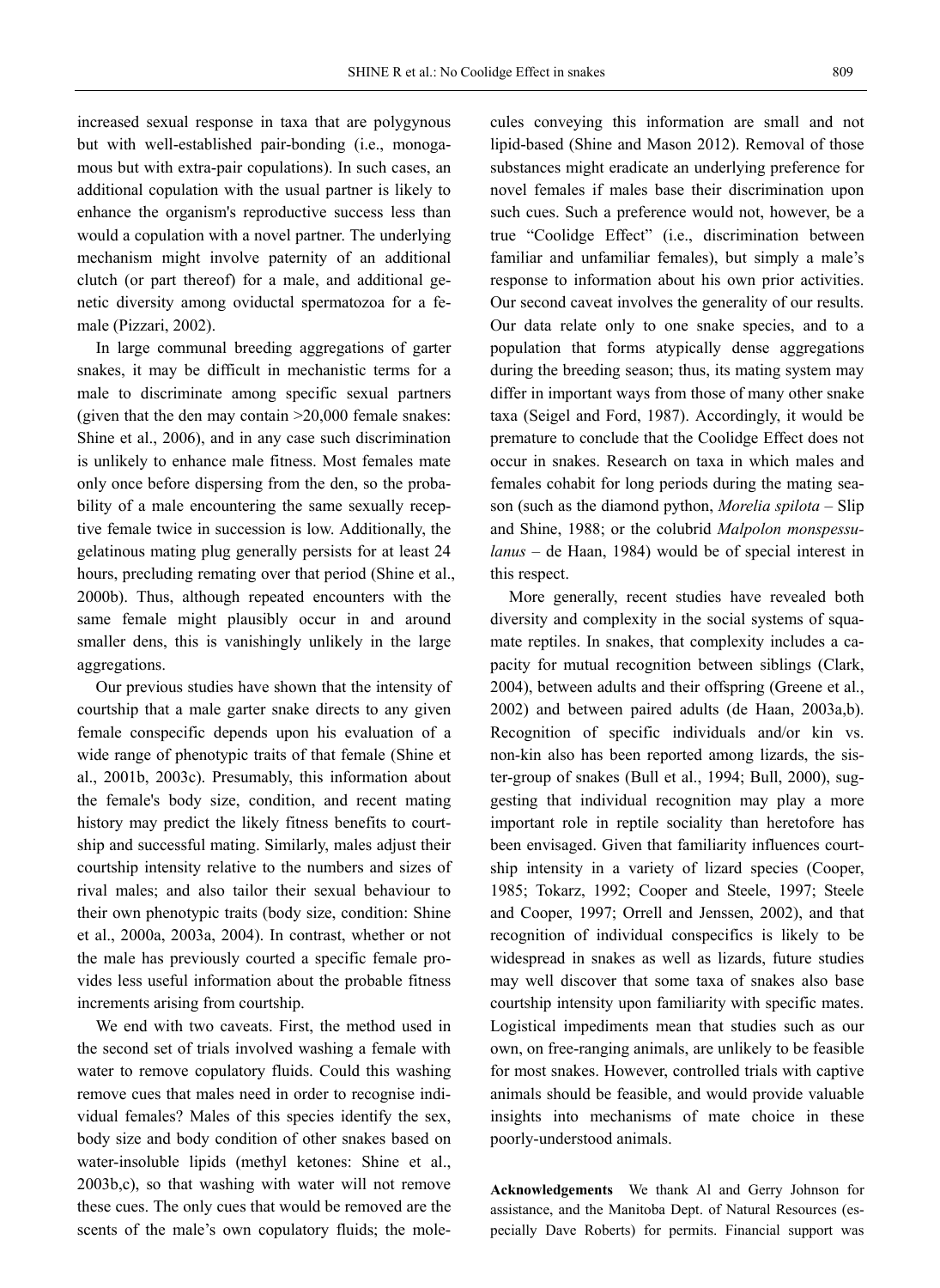provided by the Australian Research Council and the Australian Academy of Science (to RS), and by the National Science Foundation (IBN-9357245) and the Whitehall Foundation (W95-04) to RTM. Research was conducted under the authority of Oregon State University Institutional Animal Care and Use Committee Protocol No. LAR-1848B. All research was conducted in accord with the US Public Health Service 'Policy on Humane Care and Use of Laboratory Animals' and the National Institutes of Health 'Guide to the Care and Use of Laboratory Animals'.

### **References**

- Andersson M, 1994. Sexual Selection. Princeton, NJ: Princeton University Press.
- Basolo AL, 2004. Variation between and within the sexes in body size preferences. Anim. Behav. 68: 75–82.
- Blanchard FN, Blanchard FC, 1941. Mating of the garter snake *Thamnophis sirtalis sirtalis* (Linnaeus). Pap. Mich. Acad. Sci. Arts Lett. 27: 215–234.
- Bull CM, 2000. Monogamy in lizards. Behav. Process. 51: 7–20.
- Bull CM, Doherty M, Schultz LR, Pamula Y, 1994. Recognition of offspring by females of the Australian skink *Tiliqua rugosa*. J. Herpetol. 28: 117–120.
- Censky EJ, 1995. Mating strategy and reproductive success in the teiid lizard *Ameiva plei*. Behaviour 132: 529–557.
- Clark RW, 2004. Kin recognition in rattlesnakes. Proc. R. Soc. B 271: S243–S245.
- Cohn DWH, Tokumaru RS, Ades C, 2004. Female novelty and the courtship behavior of male guinea pigs *Cavia porcellus*. Brazil. J. Med. Biol. Res. 37: 847–851.
- Cooper WE, 1985. Female residency and courtship intensity in a territorial lizard *Holbrookia propinqua*. Amphibia-Reptilia 6: 63–69.
- Cooper WE, 1996. Chemosensory recognition of familiar and unfamiliar conspecifics by the scincid lizard *Eumeces laticeps*. Ethology 102: 454–464.
- Cooper WE, Steele LJ, 1997. Pheromonal discrimination of sex by male and female leopard geckos *Eublepharis macularius*. J. Chem. Ecol. 23: 2967–2977.
- Day RW, Quinn GP, 1989. Comparisons of treatments after an analysis of variance in ecology. Ecol. Monogr. 59: 433–463.
- de Haan CC, 1984. Dimorphisme et comportement sexuel chez *Malpolon monspessulanus*: Considerations sur la denomination subspecifique *insignitus*. Bull. Soc. Herp. Fr. 30: 19–26.
- de Haan CC, 2003a. Extrabuccal infralabial secretion outlets in *Dromophis*, *Mimophis* and *Psammophis* species (Serpentes, Colubridae, Psammophiini): A probable substitute for 'self-rubbing' and cloacal scent gland functions, and a cue for a taxonomic account. C. R. Biol. 326: 275–286.
- de Haan CC, 2003b. Sense-organ-like parietal pits found in Psammophiini (Serpentes, Colubridae). C. R. Biol. 326: 287–293.
- Dewsbury DA, 1981a. The Coolidge Effect in northern grasshopper mice *Onychomys leucogaster*. Southwest. Nat. 26: 193–197.
- Dewsbury DA, 1981b. Effects of novelty on copulatory behavior: The Coolidge Effect and related phenomena. Psychol. Bull. 89:

464–482.

- Donovan A, Verrell PA, 1991. The effect of partner familiarity on courtship success in the salamander *Desmognathus ochrophaeus*. J. Herpetol. 25: 93–95.
- Greene HW, May PG, Hardy DLS, Sciturro JM, Farrell TM, 2002. Parental behavior by vipers. In: Schuett GW, Höggren M, Douglas ME, Greene HW ed. Biology of the Vipers. Utah: Eagle Mountain Publishing, 179–206.
- Gregory PT, 1974. Patterns of spring emergence of the red-sided garter snake *Thamnophis sirtalis parietalis* in the Interlake region of Manitoba. Can. J. Zool. 52: 1063–1069.
- Gregory PT, Stewart KW, 1975. Long-distance dispersal and feeding strategy of the red-sided garter snake *Thamnophis sirtalis parietalis* in the Interlake of Manitoba. Can. J. Zool. 53: 238–245.
- Hughes KA, Du L, Rodd FH, Reznick DN, 1999. Familiarity leads to female mate preference for novel males in the guppy *Poecilia reticulata*. Anim. Behav. 58: 907–916.
- Lisk RD, Baron G, 1982. Female regulation of mating location and acceptance of new mating partners following mating to sexual satiety: The Coolidge Effect demonstrated in the female golden hamster. Behav. Neural Biol. 36: 416–421.
- Luiselli L, 1996. Individual success in mating balls of the grass snake *Natrix natrix*: Size is important. J. Zool. 239: 731–740.
- Malin M, 1983. The Coolidge Effect. Nature 305: 570.
- Mason RT, 1993. Chemical ecology of the red-sided garter snake *Thamnophis sirtalis parietalis*. Brain Behav. Evol. 41: 261–268.
- McLaughlin ME, Bruce KE, 2001. The effect of male familiarity on proximity time in female eastern mosquitofish *Gambusia holbrooki*. Psychol. Rec. 51: 237–250.
- Olsson M, 1993. Male preference for large females and assortative mating for body size in the sand lizard. Behav. Ecol. Sociobiol. 32: 337–341.
- Olsson M, Shine R, 1998. Chemosensory mate recognition may facilitate prolonged mate guarding by male snow skinks *Niveoscincus microlepidotus*. Behav. Ecol. Sociobiol. 43: 359–363.
- Orrell KS, Jenssen TA, 2002. Male mate choice by the lizard *Anolis carolinensis*: A preference for novel females. Anim. Behav. 63: 1091–1102.
- Peterman RM, 1990. Statistical power analysis can improve fisheries research and management. Can. J. Fish. Aquat. Sci. 47:  $2 - 15$
- Pierce JD, Obrien KK, Dewsbury DA, 1992. No effect of familiarity on the Coolidge Effect in prairie voles *Microtus ochrogaster*. Bull. Psychonomic Soc. 30: 325–328.
- Pizzari T, 2002. Sperm allocation, the Coolidge effect and female polyandry. Trends Ecol. Evol. 17: 456.
- Ptacek MB, Travis J, 1997. Mate choice in the sailfin molly *Poecilia latipinna*. Evolution 51: 1217–1231.
- Rossman DA, Ford NB, Seigel RA, 1996. The Garter Snakes: Evolution and Ecology. Norman, OK: University of Oklahoma Press.
- SAS Institute, 1998. Statview 5. Cary, NC: SAS Institute.
- SAS Institute, 2002. JMP 5.01a. Cary, NC: SAS Institute.
- Seigel RA, Ford NB, 1987. Reproductive ecology. In: Seigel RA, Collins JT, Novak SS ed. Snakes: Ecology and Evolutionary Biology. New York: Macmillan Publishing, 210–252.